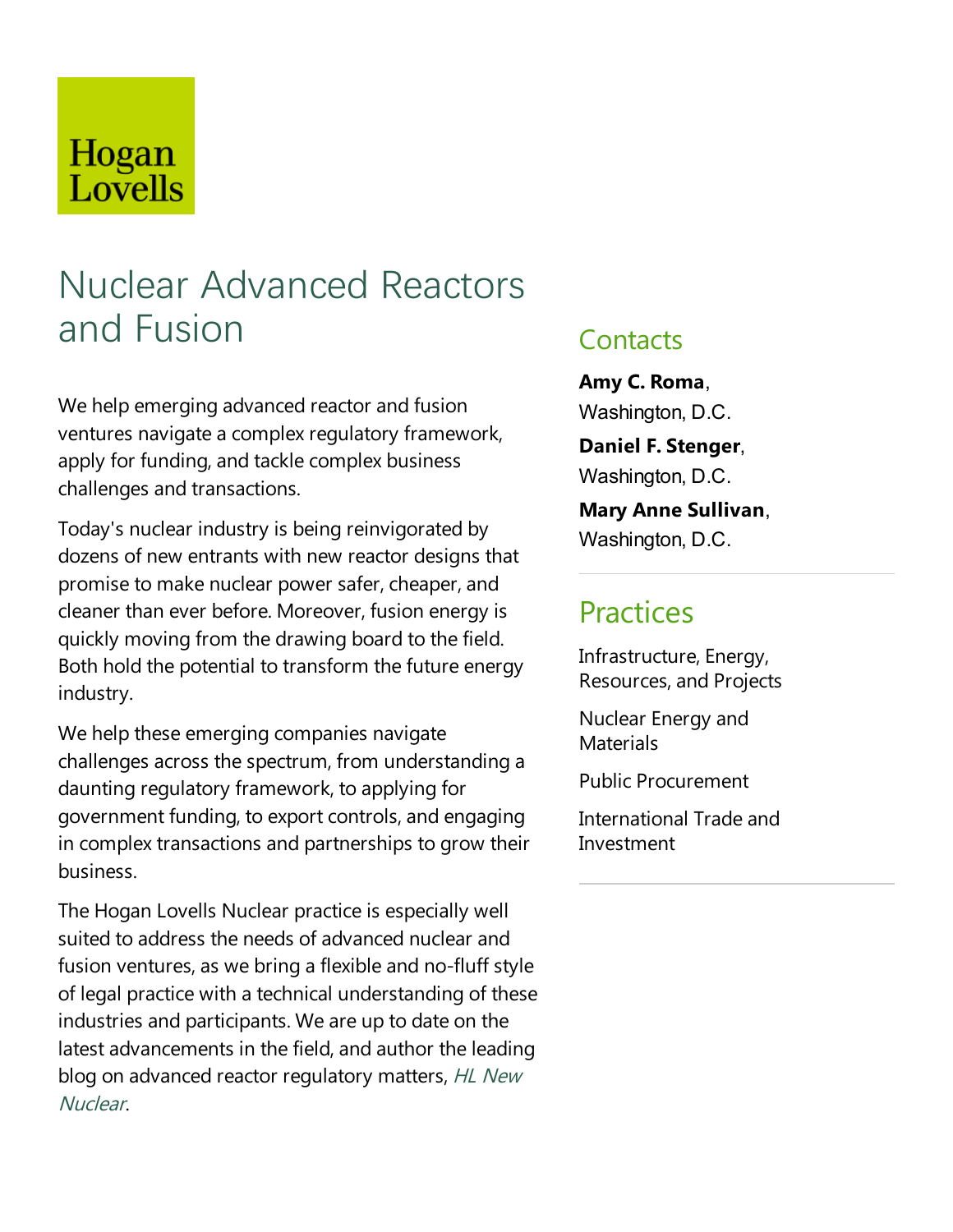We routinely advise and currently work with small modular reactor (SMR), advanced reactor, and fusion designers and their partners: in early stage technical and legal discussions with the Nuclear Regulatory Commission (NRC), on export control and financial support matters, as to both public and private investment, in forming joint ventures and development contracts, and on managing intellectual property  $$ among many other things.

Our team includes former members of the NRC staff, and former senior leaders of U.S. Department of Energy (DOE) and industry. And we are supported by experienced attorneys within the firm on business partnerships, investments, public funding, intellectual property, environmental issues, and more.

#### Representative experience

Representing alead TRISO-fuel advanced reactor venture on a wide variety of legal needs, including before the NRC and in partnering to build out a TRISO fuel manufacturing facility.

Representing asodium-fueled reactor vendor on regulatory matters, including export controls, and on joint ventures.

Representing aleading new reactor vendor on export controls, global engagements, and funding matters.

Assisting fusion energy ventures in understanding the NRC regulatory framework, and on engagement with state regulators and the NRC.

Representing a public power entity interested in developing an SMR on NRC licensing and DOE siting issues.

Assisting a leading medical isotope venture in siting a reactor to produce critically needed medical isotopes.

Assisted aleading advanced reactor vendor in negotiating joint development, technology licensing, and construction-related agreements related to global deployment of a new nuclear reactor design.